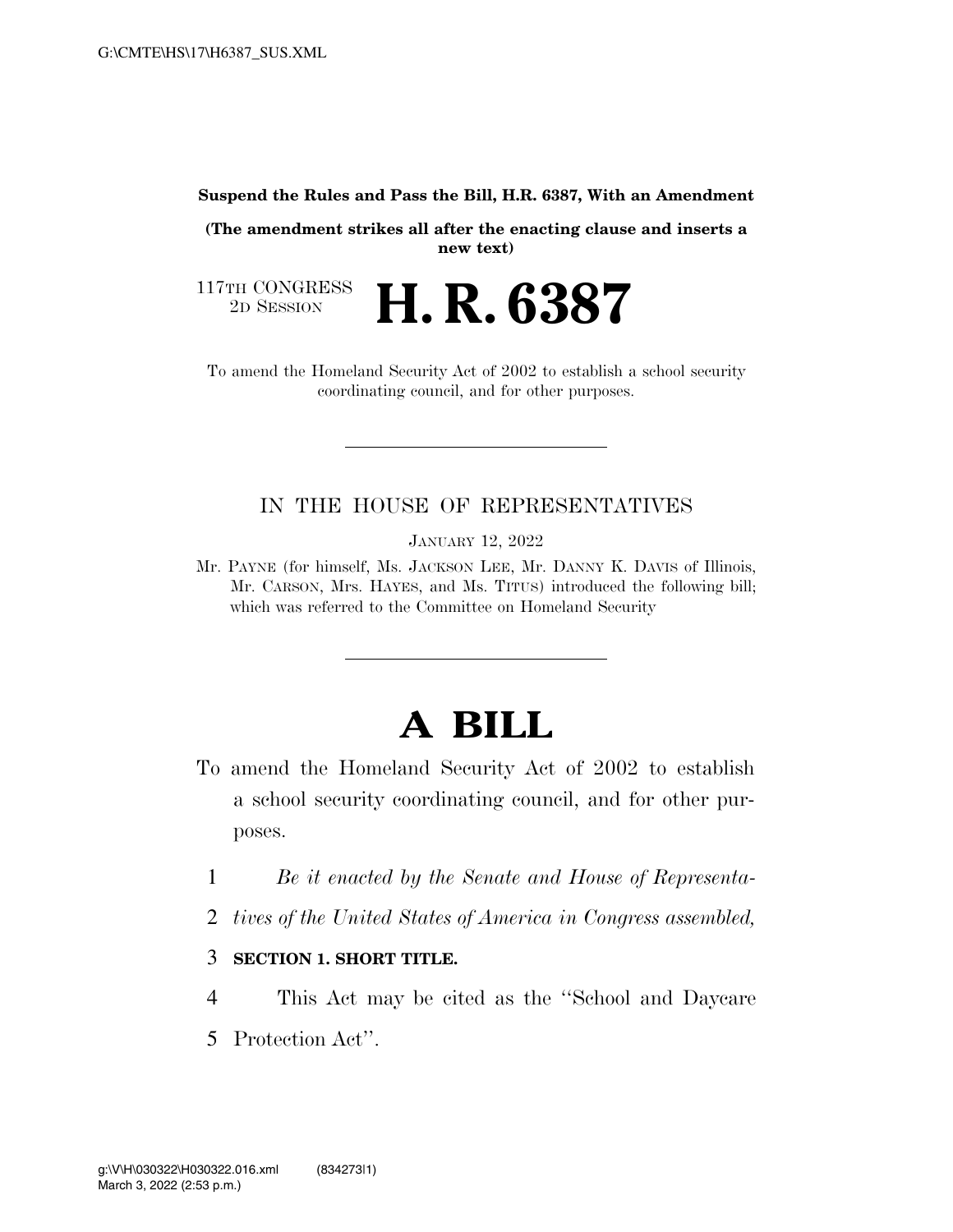### **SEC. 2. SCHOOL SECURITY COORDINATING COUNCIL.**

 (a) IN GENERAL.—Title VII of the Homeland Secu- rity Act of 2002 (6 U.S.C. 341 et seq.) is amended by adding at the end the following new section:

### **''SEC. 714. SCHOOL SECURITY COORDINATING COUNCIL.**

 ''(a) ESTABLISHMENT.—There is established in the Department a coordinating council to ensure that, to the maximum extent practicable, activities, plans, and policies to enhance the security of early childhood education pro- grams, elementary schools, high schools, and secondary schools against acts of terrorism and other homeland secu-rity threats are coordinated.

 ''(b) COMPOSITION.—The members of the council es- tablished pursuant to subsection (a) shall include the fol-lowing:

16 ''(1) The Under Secretary for Strategy, Policy, and Plans.

 ''(2) The Director of the Cybersecurity and In-frastructure Security.

20  $\frac{1}{20}$  The Administrator of the Federal Emer-gency Management Agency.

22 ''(4) The Director of the Secret Service.

23  $\frac{1}{2}$  (5) The Executive Director of the Office of Academic Engagement.

25 "(6) The Assistant Secretary for Public Affairs.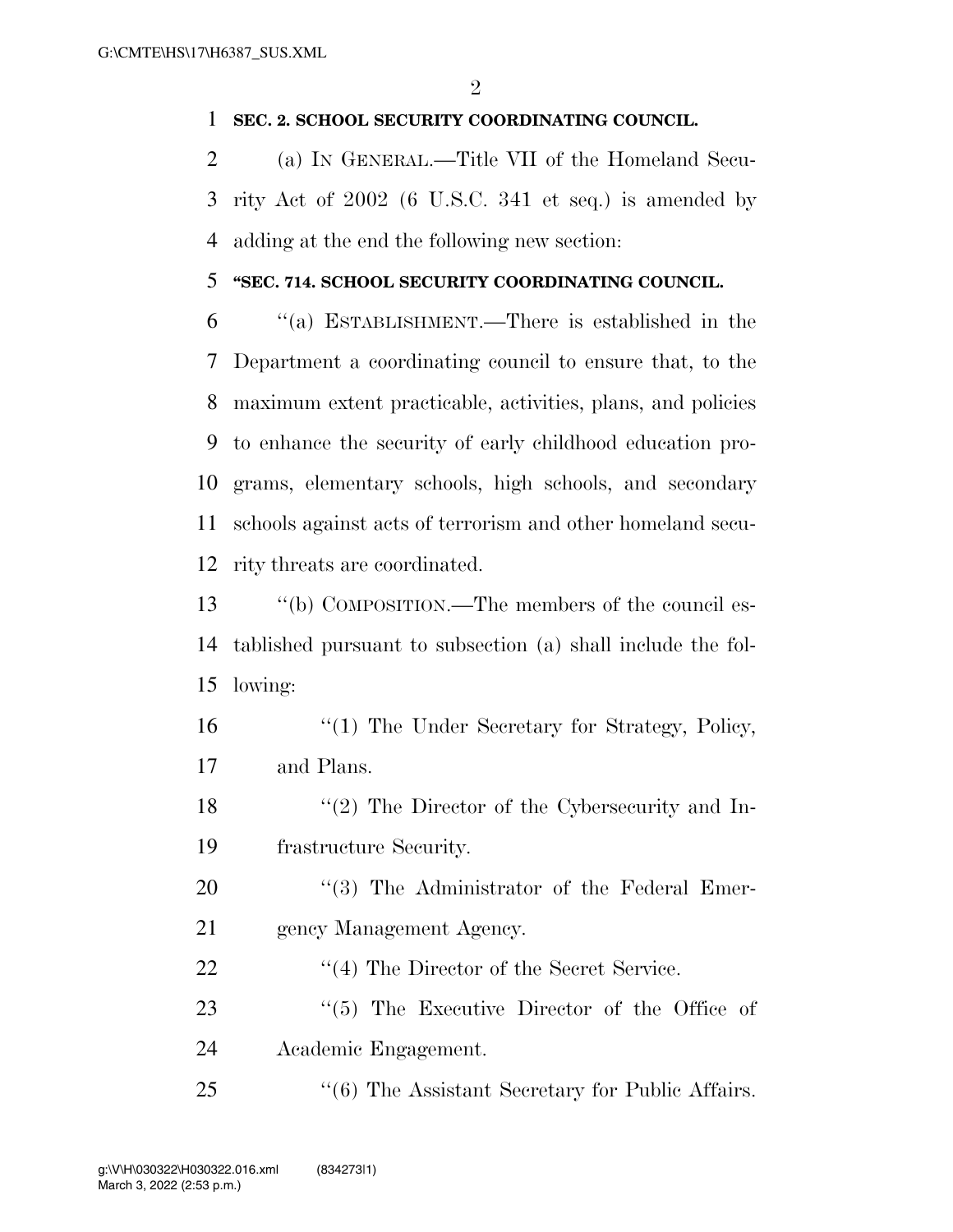1 ''(7) Any other official of the Department the Secretary determines appropriate.

 ''(c) LEADERSHIP.—The Secretary shall designate a member of the council to serve as chair of the council. ''(d) RESOURCES.—The Secretary shall participate in Federal efforts to maintain and publicize a clearinghouse of resources available to early childhood education pro- grams, elementary schools, high schools, and secondary schools to enhance security against acts of terrorism and other homeland security threats.

 ''(e) REPORTS.—Not later than January 30, 2023, and annually thereafter, the Secretary shall submit to the Committee on Homeland Security of the House of Rep- resentatives and the Committee on Homeland Security and Governmental Affairs of the Senate a report regard-ing the following:

- 17 ''(1) The Department's activities, plans, and policies aimed at enhancing the security of early childhood education programs, elementary schools, high schools, and secondary schools against acts of 21 terrorism and other homeland security threats.
- 22  $\frac{1}{2}$   $\frac{1}{2}$  With respect to the immediately preceding year, information on the following:

24 "(A) The council's activities during such year.